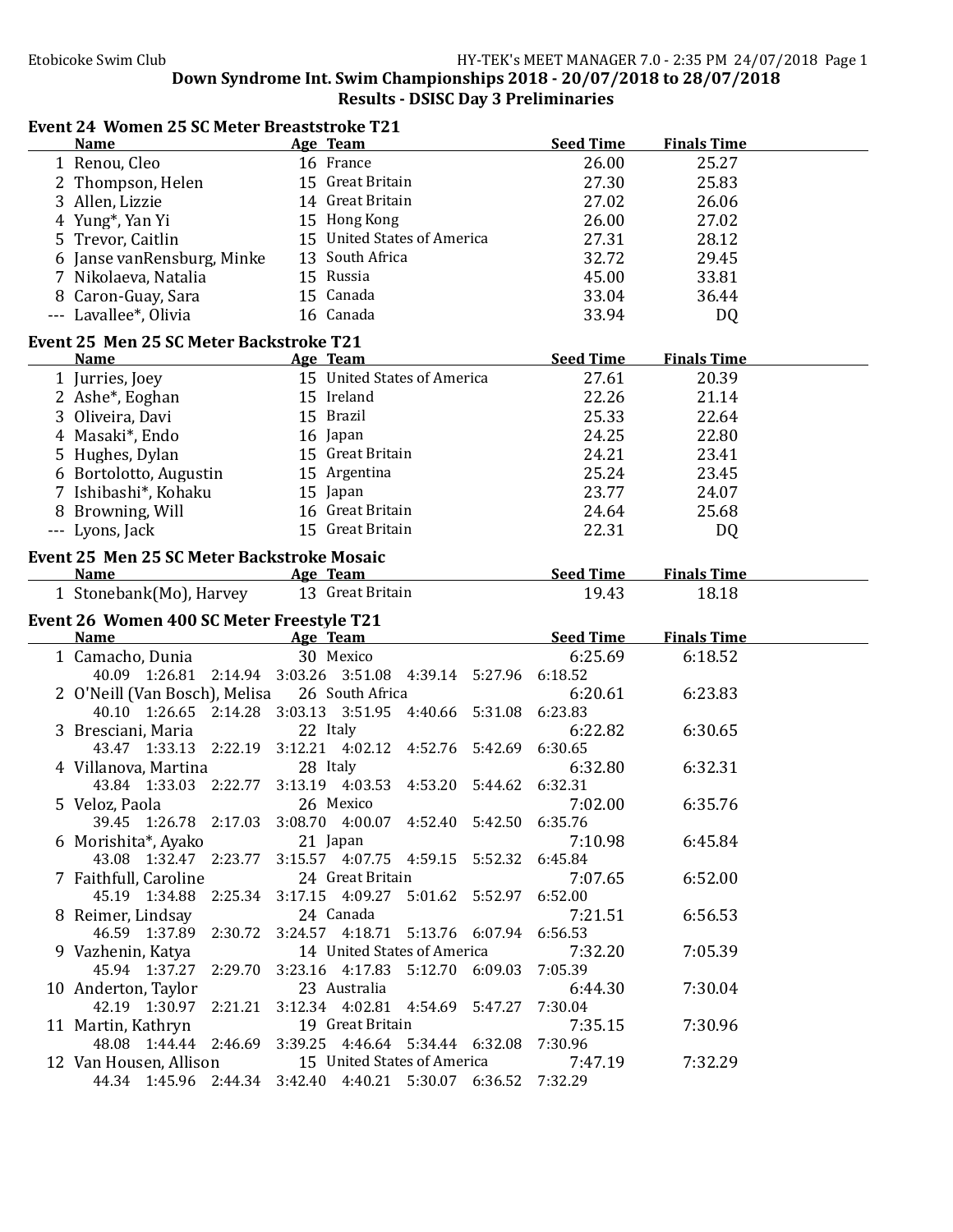| (Event 26 Women 400 SC Meter Freestyle T21)                                                                                                                                                                                    |                                                                                                                                                                                                                                |                  |                    |  |
|--------------------------------------------------------------------------------------------------------------------------------------------------------------------------------------------------------------------------------|--------------------------------------------------------------------------------------------------------------------------------------------------------------------------------------------------------------------------------|------------------|--------------------|--|
| <b>Name</b>                                                                                                                                                                                                                    | <b>Example 2018</b> Age Team <b>Age 2018</b>                                                                                                                                                                                   | Seed Time        | <b>Finals Time</b> |  |
| 13 Murray, Eleanor                                                                                                                                                                                                             | 34 Ireland                                                                                                                                                                                                                     | 7:22.43          | 7:36.65            |  |
|                                                                                                                                                                                                                                | 51.15 1:47.51 2:45.22 3:43.39 4:41.72 5:41.15 6:39.39 7:36.65                                                                                                                                                                  |                  |                    |  |
| 14 MacLeod, Jordan                                                                                                                                                                                                             | 25 Canada                                                                                                                                                                                                                      | 8:47.03          | 7:48.43            |  |
|                                                                                                                                                                                                                                | 51.32 1:50.04 2:50.17 3:50.06 4:50.73 5:50.16 6:50.89 7:48.43                                                                                                                                                                  |                  |                    |  |
| 15 Harvey, Jade                                                                                                                                                                                                                | 14 Canada                                                                                                                                                                                                                      | 8:15.67          | 8:11.00            |  |
|                                                                                                                                                                                                                                | 53.41 1:54.00 2:55.14 3:59.00 5:07.00 6:09.00 7:13.00 8:11.00                                                                                                                                                                  |                  |                    |  |
| 16 Yap, Mei Lin                                                                                                                                                                                                                | 30 Ireland                                                                                                                                                                                                                     | 8:16.70          | 8:23.14            |  |
|                                                                                                                                                                                                                                | 54.53 1:55.09 2:59.38 4:06.77 5:13.31 6:19.29 7:23.51 8:23.14                                                                                                                                                                  |                  |                    |  |
| 17 Troy, Katie                                                                                                                                                                                                                 | 30 Ireland                                                                                                                                                                                                                     | 8:41.37          | 8:47.83            |  |
|                                                                                                                                                                                                                                | 55.75 2:02.14 3:09.79 4:18.95 5:27.63 6:34.51 7:37.11 8:47.83                                                                                                                                                                  |                  |                    |  |
| Event 27 Men 200 SC Meter Freestyle T21                                                                                                                                                                                        |                                                                                                                                                                                                                                |                  |                    |  |
| Name and the state of the state of the state of the state of the state of the state of the state of the state of the state of the state of the state of the state of the state of the state of the state of the state of the s | Age Team Manual Property of Team Manual Property of Team Manual Property of Team Manual Property of Team Manual Property of Team Manual Property of Team Manual Property of Team Manual Property of Team Manual Property of Te | <b>Seed Time</b> | <b>Prelim Time</b> |  |
| <b>Preliminaries</b>                                                                                                                                                                                                           |                                                                                                                                                                                                                                |                  |                    |  |
| 1 Marks, Colin<br>35.11 1:13.53 1:53.37 2:32.51                                                                                                                                                                                | 30 Australia                                                                                                                                                                                                                   | 2:35.96          | $2:32.51$ q        |  |
| 2 Evens, Mark                                                                                                                                                                                                                  | 21 Great Britain                                                                                                                                                                                                               | 2:31.79          | $2:33.15$ a        |  |
| 34.95 1:14.20 1:53.87 2:33.15                                                                                                                                                                                                  |                                                                                                                                                                                                                                |                  |                    |  |
| 3 Trejo, Jonathan                                                                                                                                                                                                              | 18 Mexico                                                                                                                                                                                                                      | 2:45.93          | $2:37.82$ a        |  |
| 34.57 1:14.32 1:56.24 2:37.82                                                                                                                                                                                                  |                                                                                                                                                                                                                                |                  |                    |  |
| 4 Domingues, Pedro                                                                                                                                                                                                             | 27 Brazil                                                                                                                                                                                                                      | 2:38.45          | $2:39.68$ a        |  |
| 37.88 1:17.41 1:58.17 2:39.68                                                                                                                                                                                                  |                                                                                                                                                                                                                                |                  |                    |  |
| 5 Dixon, Jack                                                                                                                                                                                                                  | 26 Australia                                                                                                                                                                                                                   | 2:36.59          | $2:47.12$ q        |  |
| 37.90 1:19.42 2:04.07 2:47.12                                                                                                                                                                                                  |                                                                                                                                                                                                                                |                  |                    |  |
| 6 Booysen, Russell                                                                                                                                                                                                             | 23 Australia                                                                                                                                                                                                                   | 2:51.52          | $2:47.89$ q        |  |
| 38.19 1:21.56 2:05.30 2:47.89                                                                                                                                                                                                  |                                                                                                                                                                                                                                |                  |                    |  |
| 7 Oresta, Italo                                                                                                                                                                                                                | 21 Italy                                                                                                                                                                                                                       | 2:46.00          | $2:49.63$ q        |  |
| 38.54 1:20.74 2:05.52 2:49.63                                                                                                                                                                                                  |                                                                                                                                                                                                                                |                  |                    |  |
| 8 Hylton, Heggie                                                                                                                                                                                                               | 27 South Africa                                                                                                                                                                                                                | 3:07.15          | $2:50.57$ q        |  |
| 35.89 1:18.59 2:05.56 2:50.57                                                                                                                                                                                                  |                                                                                                                                                                                                                                |                  |                    |  |
| 9 Flores, Giovanni                                                                                                                                                                                                             | 25 Mexico                                                                                                                                                                                                                      | 2:59.45          | 2:51.62            |  |
| 36.12 1:20.11 2:06.77 2:51.62                                                                                                                                                                                                  |                                                                                                                                                                                                                                |                  |                    |  |
| 10 Henry, Jonathan                                                                                                                                                                                                             | 34 Canada                                                                                                                                                                                                                      | 2:54.69          | 2:51.93            |  |
| 37.96 1:21.35 2:07.22 2:51.93                                                                                                                                                                                                  |                                                                                                                                                                                                                                |                  |                    |  |
| 11 Almeida, Andre 18 Portugal                                                                                                                                                                                                  |                                                                                                                                                                                                                                | 2:57.84          | 2:52.92            |  |
| 37.41 1:21.15 2:07.05 2:52.92                                                                                                                                                                                                  |                                                                                                                                                                                                                                |                  |                    |  |
| 12 Kume, Jun                                                                                                                                                                                                                   | 29 Japan                                                                                                                                                                                                                       | 3:01.62          | 2:55.73            |  |
| 37.62 1:22.59 2:09.77                                                                                                                                                                                                          | 2:55.73                                                                                                                                                                                                                        |                  |                    |  |
| 13 Ribeiro, Jose                                                                                                                                                                                                               | 26 Portugal                                                                                                                                                                                                                    | 2:55.11          | 2:56.26            |  |
| 39.23 1:23.63 2:10.07                                                                                                                                                                                                          | 2:56.26                                                                                                                                                                                                                        |                  |                    |  |
| 14 Cox, Michael                                                                                                                                                                                                                | 27 Australia                                                                                                                                                                                                                   | 2:57.24          | 2:56.63            |  |
| 35.06 1:17.96 2:07.50                                                                                                                                                                                                          | 2:56.63                                                                                                                                                                                                                        |                  |                    |  |
| 15 Els, Jan-Herman                                                                                                                                                                                                             | 18 South Africa                                                                                                                                                                                                                | 2:52.63          | 2:58.44            |  |
| 37.16 1:22.47 2:10.74                                                                                                                                                                                                          | 2:58.44                                                                                                                                                                                                                        |                  |                    |  |
| 16 Desrosiers, Vincent                                                                                                                                                                                                         | 30 Canada                                                                                                                                                                                                                      | 3:00.24          | 2:59.15            |  |
| 40.78 1:25.03 2:12.03                                                                                                                                                                                                          | 2:59.15                                                                                                                                                                                                                        |                  |                    |  |
| 17 Tott, Eric                                                                                                                                                                                                                  | 25 Estonia                                                                                                                                                                                                                     | 2:54.71          | 2:59.54            |  |
| 37.78 1:24.44 2:13.35                                                                                                                                                                                                          | 2:59.54                                                                                                                                                                                                                        |                  |                    |  |
| 18 Diachenko, Gleb<br>37.99 1:24.93 2:15.24 2:59.96                                                                                                                                                                            | 22 Russia                                                                                                                                                                                                                      | 2:58.58          | 2:59.96            |  |
| 19 Miyares, Andres                                                                                                                                                                                                             | 35 United States of America                                                                                                                                                                                                    | 3:06.75          | 3:02.09            |  |
| 39.30 1:25.42 2:13.85 3:02.09                                                                                                                                                                                                  |                                                                                                                                                                                                                                |                  |                    |  |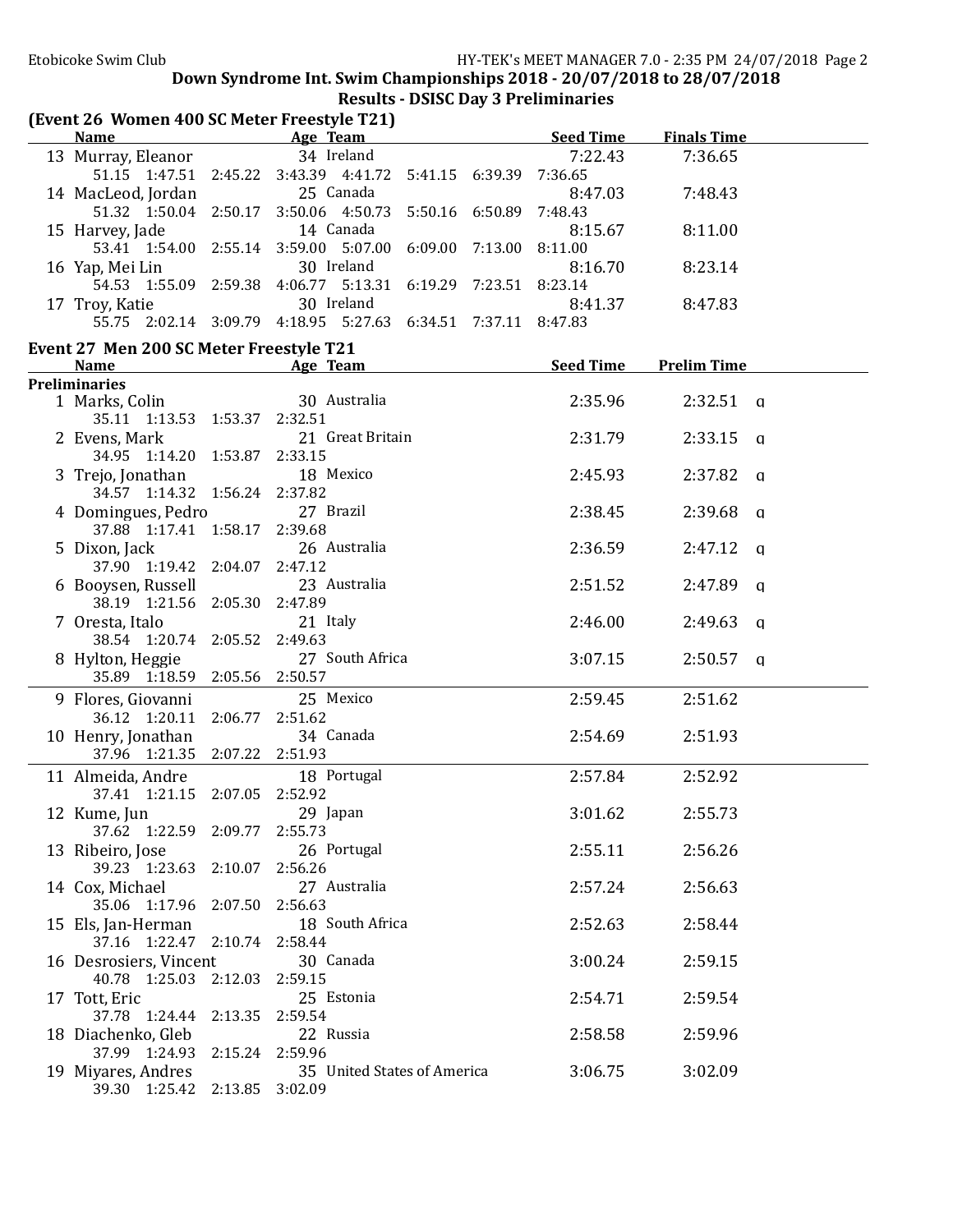# Results - DSISC Day 3 Preliminaries

## Preliminaries ... (Event 27 Men 200 SC Meter Freestyle T21)

| <b>Name</b>                                            | Age Team                    | <b>Seed Time</b> | <b>Prelim Time</b> |  |
|--------------------------------------------------------|-----------------------------|------------------|--------------------|--|
| 20 Troka, Gersi 17 Albania                             |                             | 3:18.00          | 3:03.62            |  |
| 38.20 1:21.45 2:12.55 3:03.62                          |                             |                  |                    |  |
| 21 Garcia Santamaria, Fernando 18 Spain                |                             | 3:13.79          | 3:07.89            |  |
| 35.75 1:21.19 2:13.25 3:07.89                          |                             |                  |                    |  |
| 22 Connolly, Peadar                                    | 32 Ireland                  | 3:09.00          | 3:08.74            |  |
| 1:28.41 2:18.74 3:08.74                                |                             |                  |                    |  |
| 23 Stewart, Adam                                       | 33 Gibralter                | 3:19.09          | 3:08.95            |  |
| 41.11 1:27.40 2:19.29 3:08.95                          |                             |                  |                    |  |
| 24 Mabuchi, Akihiro                                    | 24 Japan                    | 2:57.75          | 3:09.39            |  |
| 35.80 1:22.11 2:16.25 3:09.39                          | 28 Mexico                   |                  |                    |  |
| 25 Melo, Jose Enrique<br>42.52 1:31.77 2:22.48 3:11.48 |                             | 2:59.00          | 3:11.48            |  |
| 26 Yashiro, Naoki                                      | 25 Japan                    | 3:11.13          | 3:13.26            |  |
| 41.04 1:29.84 2:21.17 3:13.26                          |                             |                  |                    |  |
| 27 Boyce, Steven                                       | 33 Great Britain            | 2:59.13          | 3:14.48            |  |
| 39.28 1:24.28 2:15.09 3:14.48                          |                             |                  |                    |  |
| 28 Lacey, Zac                                          | 17 Great Britain            | 3:20.63          | 3:16.09            |  |
| 41.95 1:31.77 2:23.88 3:16.09                          |                             |                  |                    |  |
| 29 Banks, Andy                                         | 32 Great Britain            | 3:09.83          | 3:17.22            |  |
| 41.61 1:32.08 2:25.69 3:17.22                          |                             |                  |                    |  |
| 30 Neves, Edson                                        | 40 Brazil                   | 3:19.96          | 3:17.34            |  |
| 45.62 1:36.69 2:28.98 3:17.34                          |                             |                  |                    |  |
| 31 Hernandez, Andres                                   | 27 United States of America | 3:34.14          | 3:18.12            |  |
| 39.00 1:24.05 2:20.13 3:18.12                          |                             |                  |                    |  |
| 32 Robinson, Tyler                                     | 17 Canada                   | 3:21.00          | 3:18.98            |  |
| 39.38 1:29.17 2:23.88 3:18.98                          |                             |                  |                    |  |
| 33 Donovan, Glenn                                      | 21 United States of America | 3:34.92          | 3:21.36            |  |
| 41.30 1:30.83 2:25.47 3:21.36                          |                             |                  |                    |  |
| 34 Lake, Will                                          | 20 Great Britain            | 3:25.82          | 3:23.21            |  |
| 42.04 1:33.62 2:27.63 3:23.21                          |                             |                  |                    |  |
| 35 Telfer, Zac                                         | 22 Australia                | 3:23.29          | 3:23.68            |  |
| 42.57 1:37.28 2:31.16 3:23.68                          |                             |                  |                    |  |
| 36 Cody <sup>*</sup> , Liam                            | 29 Ireland                  | 3:23.43          | 3:24.65            |  |
| 41.28 1:29.77 2:26.52 3:24.65                          |                             |                  |                    |  |
| 37 Roznowsky, Ryan<br>45.48 1:36.19 2:30.35 3:25.44    | 39 Canada                   | 3:27.37          | 3:25.44            |  |
| 38 Weaver, Patrick                                     | 19 Canada                   | 3:36.72          | 3:33.51            |  |
| 43.22 1:36.73 2:36.25 3:33.51                          |                             |                  |                    |  |
| 39 Chan*, Hoi Chiu                                     | 30 Hong Kong                | 3:23.61          | 3:34.37            |  |
| 42.75 1:35.80 2:35.09 3:34.37                          |                             |                  |                    |  |
| 40 Tully, Eoin                                         | 18 Ireland                  | 3:37.38          | 3:37.98            |  |
| 44.64 1:39.55 2:38.76 3:37.98                          |                             |                  |                    |  |
| 41 English, Robbie                                     | 16 Ireland                  | 3:38.00          | 3:40.04            |  |
| 44.56 1:40.94 2:42.93 3:40.04                          |                             |                  |                    |  |
| 42 Raddings, Thomas                                    | 20 Great Britain            | 3:30.81          | 3:40.22            |  |
| 43.05 1:36.62 2:37.06 3:40.22                          |                             |                  |                    |  |
| 43 O'Brien, Liam                                       | 20 Canada                   | 3:38.13          | 3:42.89            |  |
| 47.05 1:46.73 2:47.22 3:42.89                          |                             |                  |                    |  |
| 44 Harper, Josh                                        | 25 Canada                   | 3:35.69          | 3:44.50            |  |
| 47.95 1:44.49 2:44.26 3:44.50                          |                             |                  |                    |  |
| 45 Nielsen, Oliver Roug                                | 22 Denmark                  | 3:38.93          | 3:47.15            |  |
| 58.23 1:55.04 2:52.02 3:47.15                          |                             |                  |                    |  |
| 46 Pang <sup>*</sup> , Ka Ngai                         | 25 Hong Kong                | 3:37.44          | 3:49.72            |  |
| 46.12 1:40.51 2:41.97 3:49.72                          |                             |                  |                    |  |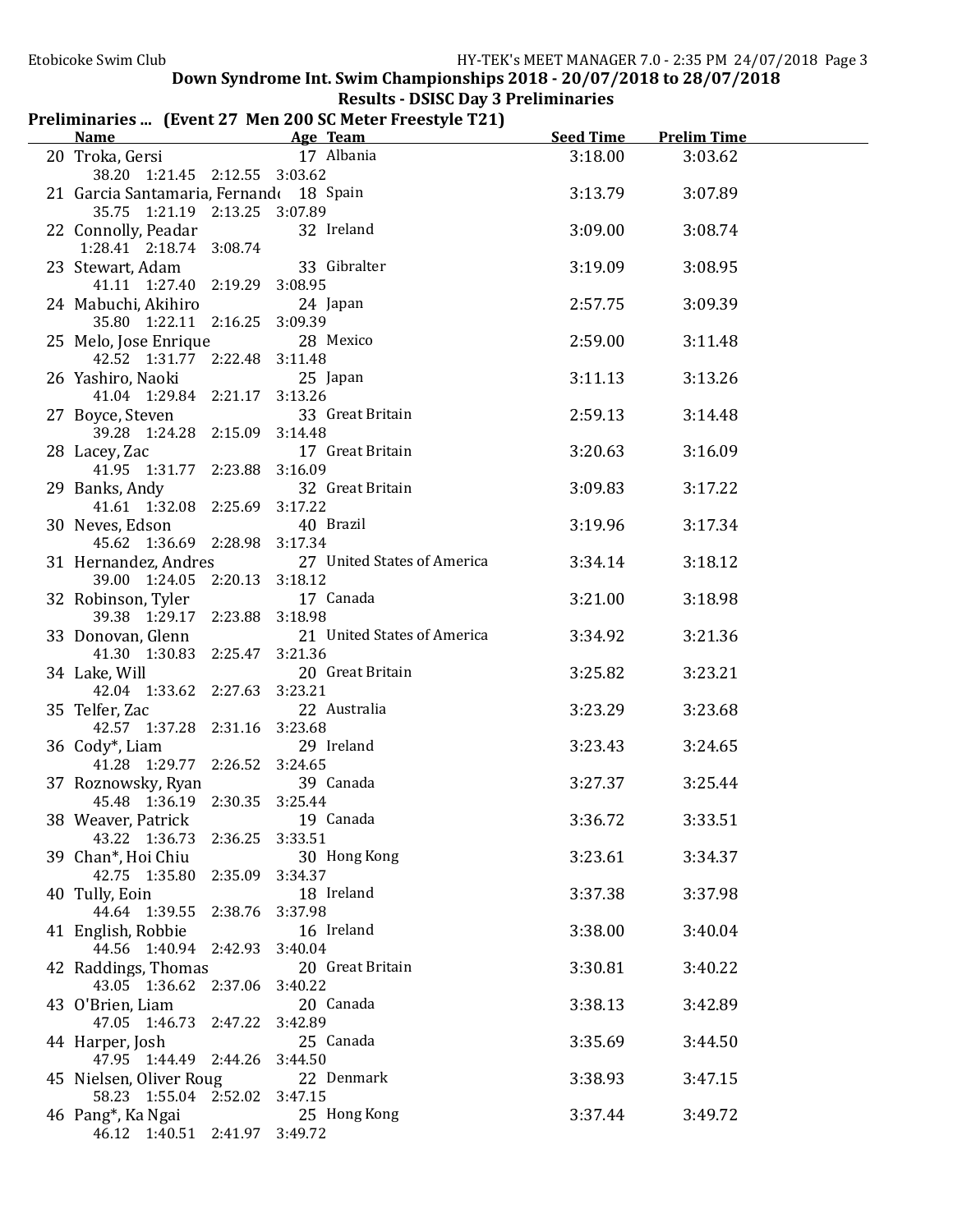|    |                                                                                | Preliminaries  (Event 27 Men 200 SC Meter Freestyle T21) |                  |                       |  |
|----|--------------------------------------------------------------------------------|----------------------------------------------------------|------------------|-----------------------|--|
|    | <b>Name</b>                                                                    | Age Team                                                 | <b>Seed Time</b> | <b>Prelim Time</b>    |  |
|    | 47 Montero, Ramon*<br>1:02.02 2:10.64 3:19.53 4:28.59                          | 30 United States of America                              | 3:37.86          | 4:28.59               |  |
|    | 48 Shiu*, Ho Lung<br>57.89 2:08.45 3:22.98 4:39.22                             | 30 Hong Kong                                             | 3:37.35          | 4:39.22               |  |
|    | 49 Lee*, Kwok Yau Caleb                                                        | 23 Hong Kong                                             | 3:37.26          | 4:56.11               |  |
|    | 1:01.64 2:19.68 3:38.55 4:56.11                                                |                                                          |                  |                       |  |
|    | <b>Event 27 Men 200 SC Meter Freestyle Mosaic</b><br>Name                      | Age Team                                                 | <b>Seed Time</b> | <b>Prelim Time</b>    |  |
|    | <b>Preliminaries</b>                                                           |                                                          |                  |                       |  |
|    | 1 Qing (Mo), Michael<br>31.36 1:06.21 1:40.80 2:14.95                          | 25 Canada                                                | 2:15.10          | $2:14.95$ a           |  |
|    | 2 Geurts (Mo), Hidde<br>32.07 1:06.55 1:41.91 2:18.37                          | 23 Canada                                                | 2:16.99          | $2:18.37$ q           |  |
|    | 3 Aimore (Mo), Caique<br>32.54 1:09.48 1:51.29 2:32.73                         | 25 Brazil                                                | 2:36.22          | $2:32.73$ q           |  |
|    | 4 Fujimoto (Mo), Yo<br>34.23 1:13.95 1:57.50 2:40.36                           | 24 Japan                                                 | 2:42.30          | $2:40.36$ q           |  |
|    | 5 Garcia (Mo), Jesus<br>36.17 1:15.03 1:59.61                                  | 20 Mexico<br>2:44.73                                     | 2:59.34          | $2:44.73$ q           |  |
|    | 6 Walker (Mo), Matthew<br>37.55 1:20.89 2:05.71 2:48.99                        | 29 Australia                                             | 2:47.27          | $2:48.99$ q           |  |
|    | 7 Walt de Klerk (Mo), Johanne 37 South Africa<br>40.27 1:27.82 2:21.96 3:18.01 |                                                          | 3:33.70          | $3:18.01$ q           |  |
|    | 8 Fung <sup>*</sup> (Mo), Tsz Chun<br>49.58 1:51.61 3:02.02 4:14.14            | 18 Hong Kong                                             | 3:37.42          | $4:14.14$ q           |  |
|    |                                                                                |                                                          |                  |                       |  |
|    |                                                                                |                                                          |                  |                       |  |
|    | Event 28 Women 50 SC Meter Backstroke T21<br><b>Name</b>                       | Age Team                                                 | <b>Seed Time</b> | <b>Prelim Time</b>    |  |
|    | <b>Preliminaries</b>                                                           |                                                          |                  |                       |  |
|    | 1 Mitchell, Phoebe                                                             | 26 Australia                                             | 43.94            | 43.06 q               |  |
|    | 2 Esamilla, Mariana                                                            | 23 Mexico                                                | 47.56            | $45.36$ q             |  |
|    | 3 Chiappa, Sabrina                                                             | 18 Italy                                                 | 47.22            | $47.01 \text{ q}$     |  |
|    | 4 Andre, Delphine                                                              | 20 France                                                | 48.94            | $47.24 \text{ } a$    |  |
|    | 5 Garrett, Florence                                                            | 25 Great Britain                                         | 45.20            | 47.84 q               |  |
|    |                                                                                | 18 Canada                                                |                  |                       |  |
|    | 6 Lane, Julia                                                                  | 19 Australia                                             | 47.21            | 48.19<br>$\mathbf{q}$ |  |
|    | 7 Crawford, Lily                                                               |                                                          | 49.77            | 48.32<br>$\mathbf{q}$ |  |
|    | 8 Scherder, Maggie                                                             | 15 United States of America                              | 58.57            | 48.52<br>a            |  |
|    | 9 Torres, Diana<br>10 Rein, Maria                                              | 19 Portugal<br>19 Estonia                                | 50.49<br>49.07   | 48.77<br>49.81        |  |
|    |                                                                                |                                                          |                  |                       |  |
| 11 | Oosthuizen, Rentia                                                             | 26 South Africa                                          | 54.54            | 50.66                 |  |
|    | 12 Kerby, Caitlin                                                              | 23 Australia                                             | 52.66            | 51.72                 |  |
|    | 13 Faithfull, Caroline                                                         | 24 Great Britain                                         | 51.45            | 51.73                 |  |
|    | 14 Borman, Mary                                                                | 19 United States of America                              | 59.96            | 51.74                 |  |
|    | 15 Phillips* (Hi), Maeve                                                       | 35 Ireland                                               | 51.98            | 51.89                 |  |
|    | 16 Martin, Kathryn                                                             | 19 Great Britain                                         | 52.62            | 52.11                 |  |
|    | 17 Beer, Cecilie                                                               | Denmark<br>20                                            | 50.94            | 52.63                 |  |
|    | 18 Zanca, Sara                                                                 | Italy<br>28                                              | 52.98            | 52.81                 |  |
|    | 19 Certain, Renata                                                             | <b>Brazil</b><br>42                                      | 52.00            | 53.05                 |  |
|    | 20 Reis, Filipa                                                                | Portugal<br>18                                           | 56.94            | 53.17                 |  |
|    | 21 Fox, Madeline                                                               | 20 Australia<br>22 Great Britain                         | 53.93            | 53.56                 |  |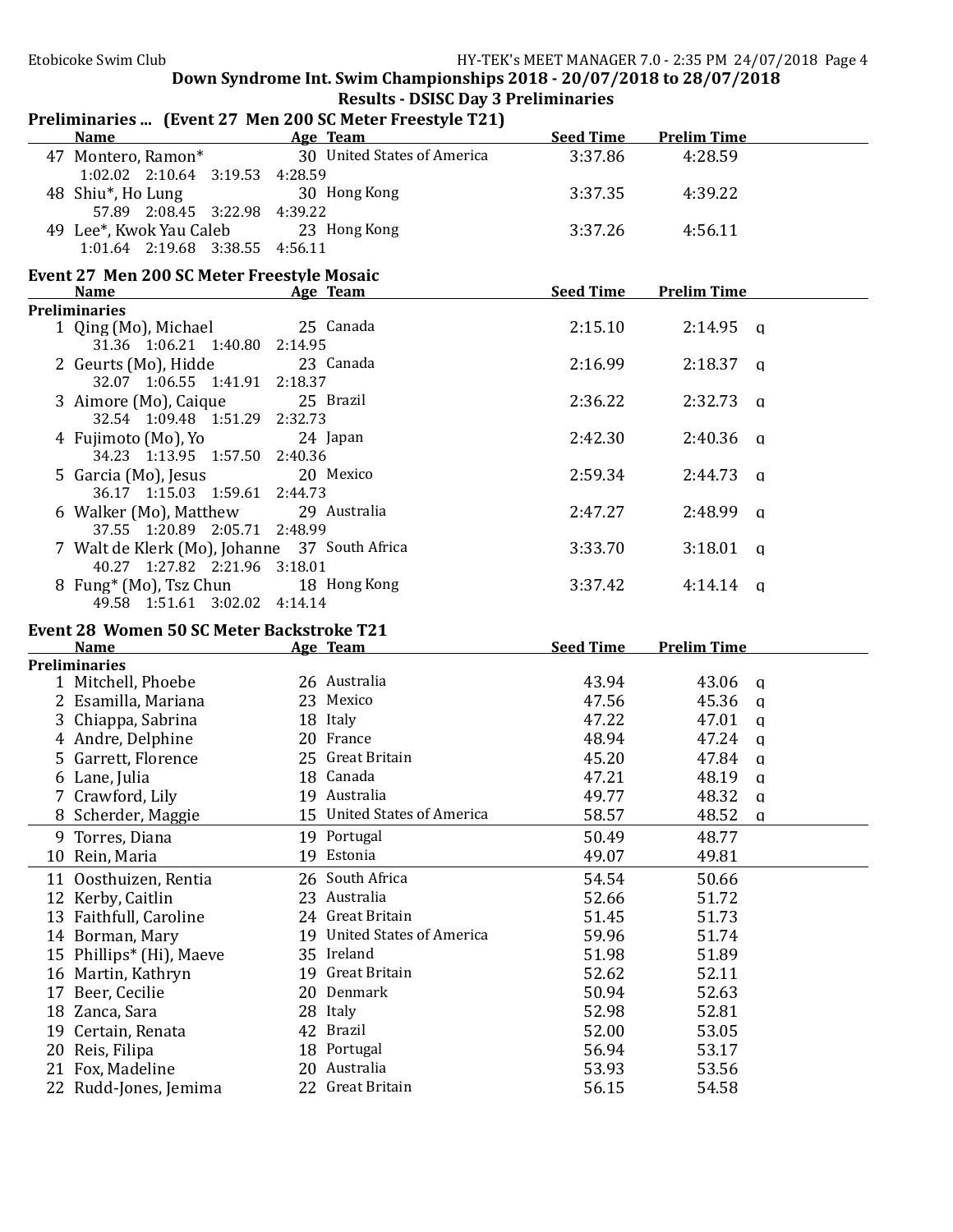# Results - DSISC Day 3 Preliminaries

### Preliminaries ... (Event 28 Women 50 SC Meter Backstroke T21)

| <b>Name</b>                                                     | Age Team                    | <b>Seed Time</b> | <b>Prelim Time</b> |  |
|-----------------------------------------------------------------|-----------------------------|------------------|--------------------|--|
| 23 Thompson, Helen                                              | 15 Great Britain            | 55.43            | 54.88              |  |
| 24 Dunning, Stephnie                                            | 27 Australia                | 58.54            | 55.15              |  |
| 25 Bergquist, Lauren                                            | 19 United States of America | 1:03.75          | 55.71              |  |
| 26 McCrindle, Cerys                                             | 16 Great Britain            | 54.88            | 55.93              |  |
| 27 Allen, Lizzie                                                | 14 Great Britain            | 56.35            | 56.21              |  |
| 28 Sullivan, Holly                                              | 14 Great Britain            | 57.48            | 56.28              |  |
| 29 Logan, Laura                                                 | 24 Great Britain            | 54.76            | 56.50              |  |
| 30 Nikolaeva, Natalia                                           | 15 Russia                   | 1:05.64          | 56.61              |  |
| 31 Turner, Becky                                                | 29 Great Britain            | 57.05            | 57.16              |  |
| 32 MacLeod, Jordan                                              | 25 Canada                   | 59.18            | 57.68              |  |
| 33 Trevor, Caitlin                                              | 15 United States of America | 58.24            | 58.07              |  |
| 34 Lavallee*, Olivia                                            | 16 Canada                   | 1:00.44          | 58.45              |  |
| 35 Mijolovic, Lucija                                            | 23 Croatia                  | 1:00.00          | 59.37              |  |
|                                                                 | 13 South Africa             | 1:00.15          | 59.89              |  |
| 36 Janse vanRensburg, Minke                                     | 30 Ireland                  |                  |                    |  |
| 37 Yap, Mei Lin                                                 |                             | 56.54            | 1:00.68            |  |
| 38 Okunishi*, Mae                                               | 22 Japan                    | 1:00.99          | 1:02.37            |  |
| 39 Murray, Eleanor                                              | 34 Ireland                  | 1:04.48          | 1:02.82            |  |
| 40 Harvey, Jade                                                 | 14 Canada                   | 57.33            | 1:04.57            |  |
| 41 Yung*, Yan Yi                                                | 15 Hong Kong                | 1:10.29          | 1:04.87            |  |
| 42 Itou, Yuki                                                   | 28 Japan                    | 1:08.38          | 1:06.40            |  |
| 43 Smith, Tiffany                                               | 33 Australia                | 1:08.90          | 1:06.52            |  |
| 44 Cortes, Sofia                                                | 20 Costa Rica               | 1:05.32          | 1:07.33            |  |
| 45 Yan*, Pui Man                                                | 27 Hong Kong                | 1:09.33          | 1:08.08            |  |
| 46 Caron-Guay, Sara                                             | 15 Canada                   | 1:07.12          | 1:13.56            |  |
| --- Stewart*, Lucy                                              | 28 Gibralter                | <b>NT</b>        | X1:24.32           |  |
| <b>Event 28 Women 50 SC Meter Backstroke Mosaic</b>             |                             |                  |                    |  |
| <b>Name</b>                                                     | Age Team                    | <b>Seed Time</b> | <b>Prelim Time</b> |  |
| <b>Preliminaries</b>                                            |                             |                  |                    |  |
| 1 Stephenson (Mo), Ellen                                        | 14 Great Britain            | 46.18            | 45.31<br>q         |  |
| 2 Magee (Mo), Erin                                              | 25 Canada                   | 57.40            | 56.08<br>a         |  |
|                                                                 |                             |                  |                    |  |
| <b>Event 29 Men 50 SC Meter Breaststroke T21</b><br><b>Name</b> | Age Team                    | <b>Seed Time</b> | <b>Prelim Time</b> |  |
| <b>Preliminaries</b>                                            |                             |                  |                    |  |
| 1 Dutay, Raphael                                                | 27 France                   | 42.33            | 42.57<br>a         |  |
| 2 Hylton, Heggie                                                | 27 South Africa             | 44.14            | 43.51<br>q         |  |
| 3 Vieira, Jose                                                  | 35 Portugal                 | 43.32            | 43.79<br>$\alpha$  |  |
| 4 Reed, Will                                                    | 24 Great Britain            | 47.92            | 45.12<br>q         |  |
| 5 Pais, Hardi                                                   | 25 Estonia                  | 46.72            | 45.32<br>a         |  |
| 6 Diogo, Matos                                                  | 18 Portugal                 | 45.16            | 45.70<br>q         |  |
| 7 Cahill, Harry                                                 | 21 Australia                | 44.57            | 46.13              |  |
|                                                                 | 20 Canada                   |                  | q                  |  |
| 8 Lemay, Arnaud                                                 |                             | 46.45            | 46.17<br>q         |  |
| 9 Kume, Jun                                                     | 29 Japan                    | 44.67            | 46.23              |  |
| 10 0'Neill, Sean                                                | 34 South Africa             | 45.48            | 47.04              |  |
| 11 Hebbelmann, Karl                                             | 30 South Africa             | 47.20            | 47.30              |  |
| 12 Hermosillo, Carlos                                           | 23 Mexico                   | 53.13            | 47.72              |  |
| 13 Dupuis, Samuel                                               | 22 Canada                   | 48.79            | 48.23              |  |
| 14 Holmes, Mark                                                 | 35 Great Britain            | 48.57            | 48.40              |  |
|                                                                 |                             |                  |                    |  |
| 15 Chang, Shinhao                                               | 18 Japan                    | 50.35            | 49.89              |  |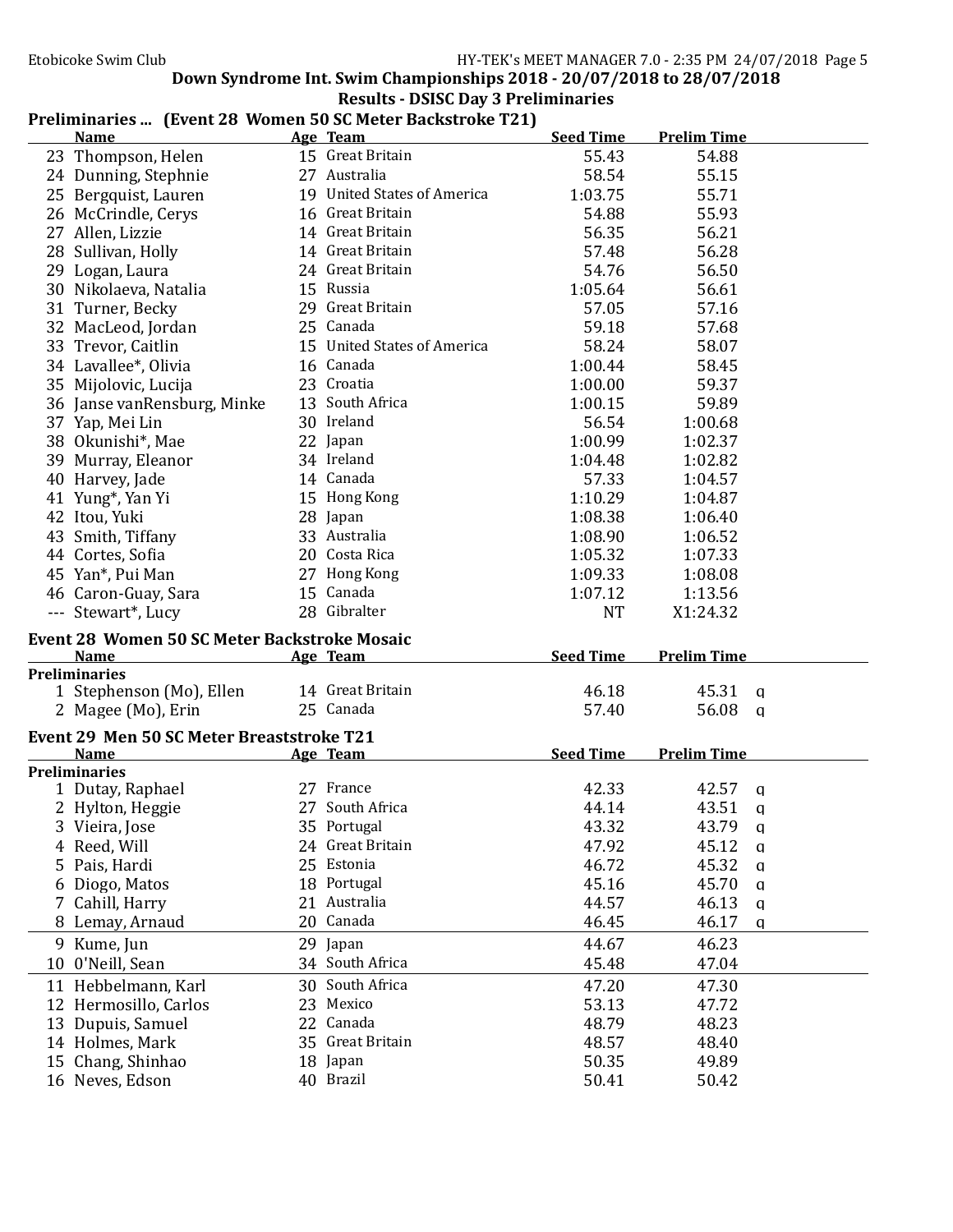# Results - DSISC Day 3 Preliminaries

|  | Preliminaries  (Event 29 Men 50 SC Meter Breaststroke T21) |  |
|--|------------------------------------------------------------|--|
|--|------------------------------------------------------------|--|

| <u>Name</u>                                          |         | I Feminically  [EVEIR 27 MEIL 30 SC METEL DI CASISTI UNE T2T]<br>Age Team | <b>Seed Time</b> | <b>Prelim Time</b> |   |
|------------------------------------------------------|---------|---------------------------------------------------------------------------|------------------|--------------------|---|
| 17 Suter, Joe                                        |         | 24 United States of America                                               | 59.32            | 50.58              |   |
| 18 Takemoto*, Aito                                   |         | 18 Japan                                                                  | 55.74            | 50.74              |   |
| 19 Hughes, Ross                                      |         | 33 Australia                                                              | 53.42            | 50.77              |   |
| 20 Telfer, Zac                                       |         | 22 Australia                                                              | 59.84            | 51.35              |   |
| 21 Goes, Samir                                       |         | 43 Brazil                                                                 | 55.43            | 51.43              |   |
| 22 Drumright, Luke                                   |         | 20 United States of America                                               | 51.04            | 51.53              |   |
| 23 Lake, Will                                        |         | 20 Great Britain                                                          | 50.12            | 52.69              |   |
| 24 McDonagh*, Tom                                    |         | 18 Ireland                                                                | 55.72            | 53.91              |   |
| 25 Lyons, Jack                                       |         | 15 Great Britain                                                          | 56.00            | 54.53              |   |
| 26 Costa, Sergio                                     |         | 37 Brazil                                                                 | 56.01            | 54.81              |   |
| 27 Mains, Trevor                                     |         | 28 Canada                                                                 | 58.21            | 55.05              |   |
| 28 Chan*, Hoi Chiu                                   |         | 30 Hong Kong                                                              | 1:01.00          | 55.61              |   |
| 29 Tully, Eoin                                       |         | 18 Ireland                                                                | 1:06.26          | 57.86              |   |
| 30 Kikuchi*, Kenta                                   |         | 26 Japan                                                                  | 57.98            | 57.95              |   |
| 31 Nielsen, Oliver Roug                              |         | 22 Denmark                                                                | 59.68            | 59.08              |   |
| 32 Weaver, Patrick                                   |         | 19 Canada                                                                 | 1:02.64          | 59.28              |   |
| 33 Raddings, Thomas                                  |         | 20 Great Britain                                                          | 58.87            | 1:00.03            |   |
| 34 McDonnelll, Christopher                           |         | 26 Great Britain                                                          | 53.94            | 1:00.71            |   |
| 35 Donovan, Glenn                                    |         | 21 United States of America                                               | 1:04.92          | 1:02.36            |   |
| 36 Pang*, Ka Ngai                                    |         | 25 Hong Kong                                                              | 1:02.28          | 1:02.67            |   |
| *37 O'Brien, Liam                                    |         | 20 Canada                                                                 | 1:03.44          | 1:05.07            |   |
| *37 Weaver*, Joshua                                  |         | 19 Canada                                                                 | 1:08.43          | 1:05.07            |   |
| 39 Lam, Ka Wei                                       |         | 29 Macao                                                                  | 50.02            | 1:06.51            |   |
| 40 Shiu*, Ho Lung                                    |         | 30 Hong Kong                                                              | 1:06.60          | 1:07.60            |   |
| --- Troka, Gersi                                     |         | 17 Albania                                                                | 54.00            | DQ                 |   |
| --- Mesen, Maurico                                   |         | 24 Costa Rica                                                             | 1:09.03          | DQ                 |   |
| --- Lee*, Kwok Yau Caleb                             |         | 23 Hong Kong                                                              | 1:10.65          | DQ                 |   |
| --- Zaffaroni, Paolo                                 |         | 22 Italy                                                                  | 39.83            | DQ                 |   |
| <b>Event 29 Men 50 SC Meter Breaststroke Mosaic</b>  |         |                                                                           |                  |                    |   |
| <b>Name</b>                                          |         | Age Team                                                                  | <b>Seed Time</b> | <b>Prelim Time</b> |   |
| <b>Preliminaries</b>                                 |         |                                                                           |                  |                    |   |
| 1 Qing (Mo), Michael                                 |         | 25 Canada                                                                 | 39.85            | 35.91              | q |
| 2 Aimore (Mo), Caique                                |         | 25 Brazil                                                                 | 39.48            | 40.75              | a |
| 3 Fujimoto (Mo), Yo                                  |         | 24 Japan                                                                  | 45.37            | 45.52              | q |
| 4 Walt de Klerk (Mo), Johanne                        |         | 37 South Africa                                                           | 46.36            | 48.52              | q |
| 5 Fung <sup>*</sup> (Mo), Tsz Chun                   |         | 18 Hong Kong                                                              | 1:10.65          | $1:01.53$ q        |   |
| Event 30 Women 200 SC Meter Butterfly T21            |         |                                                                           |                  |                    |   |
| <b>Name</b>                                          |         | Age Team                                                                  | <b>Seed Time</b> | <b>Prelim Time</b> |   |
| <b>Preliminaries</b>                                 |         |                                                                           |                  |                    |   |
| 1 Bresciani, Maria                                   |         | 22 Italy                                                                  | 3:32.97          | $3:28.62$ a        |   |
| 44.69 1:39.95 2:35.19                                | 3:28.62 |                                                                           |                  |                    |   |
| 2 Morishita*, Ayako                                  |         | 21 Japan                                                                  | 3:50.81          | $3:30.94$ a        |   |
| 46.49 1:40.07 2:36.41                                | 3:30.94 |                                                                           |                  |                    |   |
| 3 De Loera, Michelle                                 |         | 21 Mexico                                                                 | 4:13.07          | $3:54.18$ q        |   |
| 46.02 1:43.80 2:47.96                                | 3:54.18 |                                                                           |                  |                    |   |
| 4 Reimer, Lindsay                                    |         | 24 Canada                                                                 | 3:57.76          | $3:55.39$ q        |   |
| 48.54 1:49.09 2:52.80                                | 3:55.39 |                                                                           |                  |                    |   |
| 5 Higgins, Jennifer<br>47.89 1:45.90 2:54.04 4:01.61 |         | 34 South Africa                                                           | 3:59.22          | $4:01.61$ a        |   |
| 6 Sneesby, Aliesha                                   |         | 22 Australia                                                              | 4:23.91          | $4:05.96$ a        |   |
| 44.96 1:48.59 2:57.48 4:05.96                        |         |                                                                           |                  |                    |   |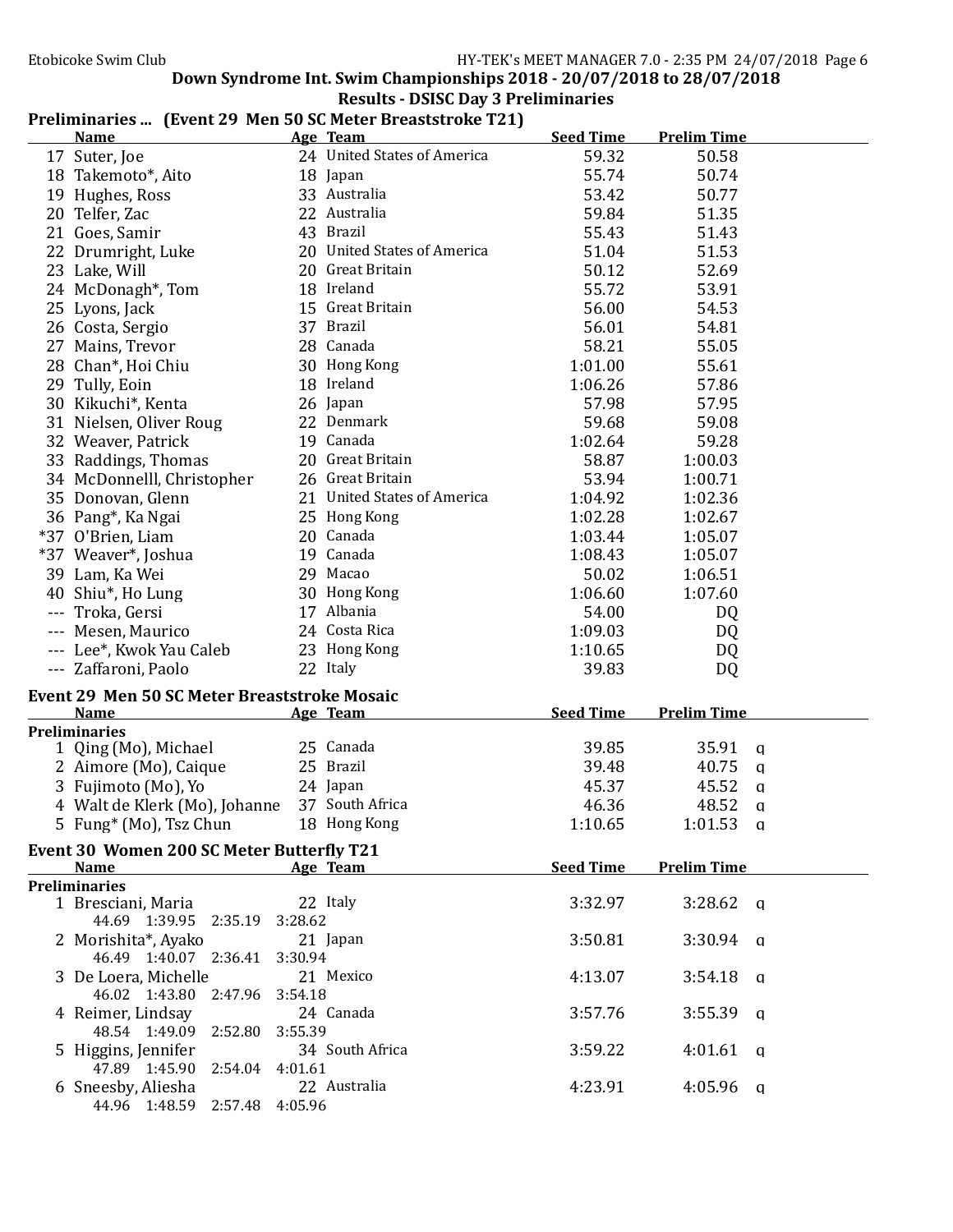| Name<br><b>Example 2</b> Age Team           | Preliminaries  (Event 30 Women 200 SC Meter Butterfly T21)  | Seed Time           | <b>Prelim Time</b>     |
|---------------------------------------------|-------------------------------------------------------------|---------------------|------------------------|
| 7 O'Neill (Van Bosch), Melisa               | 26 South Africa                                             | 3:56.21             | $4:08.56$ q            |
| 51.07 1:52.89 2:59.57 4:08.56               |                                                             |                     |                        |
| 8 Petrova, Anastasia                        | 19 Russia                                                   | 4:19.20             | $4:23.60$ q            |
| 58.04 2:06.03 3:14.99 4:23.60               |                                                             |                     |                        |
| 9 Giroux, Melanie                           | 32 Canada                                                   | 4:28.74             | 4:30.31                |
| 58.55 2:07.69 3:21.35 4:30.31               |                                                             |                     |                        |
| --- Logan, Laura                            | 24 Great Britain                                            | 4:34.38             | DQ                     |
| 1:02.03 2:18.85 3:41.61                     | DQ                                                          |                     |                        |
| Event 31 Men 200 SC Meter Backstroke T21    |                                                             |                     |                        |
| Name                                        | Age Team                                                    | Seed Time           | <b>Prelim Time</b>     |
| <b>Preliminaries</b>                        |                                                             |                     |                        |
| 1 Miller, Aran                              | 24 Australia                                                | 2:51.16             | $2:52.73$ a            |
| 39.09 1:23.49 2:09.28 2:52.73               |                                                             |                     |                        |
| 2 Piccinini, Francesco                      | 22 Italy                                                    | 3:04.30             | $2:59.13$ q            |
| 42.67 1:27.87 2:14.29 2:59.13               |                                                             |                     |                        |
| 3 Serrano Correoso, Luis                    | 29 Spain                                                    | 3:07.48             | $3:04.51$ q            |
| 39.63 1:27.09 2:16.41 3:04.51               |                                                             |                     |                        |
| 4 Doolan, Bradley                           | 24 Australia                                                | 3:14.40             | $3:09.59$ q            |
| 43.88 1:31.66 2:21.28 3:09.59               |                                                             |                     |                        |
| 5 Domingues, Pedro                          | 27 Brazil                                                   | 3:12.31             | $3:11.22$ q            |
| 45.37 1:33.00 2:22.66 3:11.22               |                                                             |                     |                        |
| 6 Vaz, Joao                                 | 25 Portugal                                                 | 3:19.85             | $3:12.89$ q            |
| 46.19 1:36.63 2:26.08 3:12.89               |                                                             |                     |                        |
| 7 Holmes, Mark                              | 35 Great Britain                                            | 3:23.77             | $3:18.38$ q            |
| 45.22 1:35.09 2:28.06 3:18.38               |                                                             |                     |                        |
| 8 Hermosillo, Carlos                        | 23 Mexico                                                   | 3:22.63             | $3:19.24$ a            |
| 43.65 1:33.57 2:27.47 3:19.24               |                                                             |                     |                        |
| 9 Humphries, Harry                          | 18 Great Britain                                            | 3:34.50             | 3:20.52                |
| 43.73 1:34.22 2:26.71 3:20.52               |                                                             |                     |                        |
| 10 Ribeiro, Jose                            | 26 Portugal                                                 | 3:29.13             | 3:25.52                |
| 49.03 1:40.75 2:33.43 3:25.52               |                                                             |                     |                        |
| 11 Diachenko, Gleb                          | 22 Russia                                                   | 3:30.00             | 3:26.32                |
| 48.94 1:41.88 2:35.59 3:26.32               |                                                             |                     |                        |
| 12 Els, Jan-Herman                          | 18 South Africa                                             | 3:32.69             | 3:27.16                |
| 47.72 1:41.41 2:35.15 3:27.16               |                                                             |                     |                        |
| 13 Connolly, Peadar                         | 32 Ireland                                                  | 3:32.00             | 3:38.68                |
| 48.39 1:42.80 2:41.07                       | 3:38.68<br>39 Canada                                        |                     | 3:49.31                |
| 14 Roznowsky, Ryan<br>53.52 1:50.68 2:50.87 | 3:49.31                                                     | 3:47.83             |                        |
| 15 Telfer, Zac                              | 22 Australia                                                | 3:47.12             | 3:51.94                |
| 54.59 1:52.65 2:51.94 3:51.94               |                                                             |                     |                        |
| --- Melo, Jose Enrique                      | 28 Mexico                                                   | 3:25.00             | DQ                     |
| 44.60 1:33.89 2:26.19                       | DQ                                                          |                     |                        |
| --- Almeida, Andre                          | 18 Portugal                                                 | 3:22.14             | DQ                     |
| 43.83 1:31.69 2:19.33                       | DQ                                                          |                     |                        |
|                                             |                                                             |                     |                        |
|                                             | Event 32 Mixed 200 SC Meter Freestyle 4 x 50 Free Relay T21 | <b>Seed Time</b>    | <b>Prelim Time</b>     |
| <b>Team</b><br><b>Preliminaries</b>         | <u>Relay</u>                                                |                     |                        |
| 1 Mexico                                    | A                                                           | <b>NT</b>           | $2:20.59$ q            |
| 1) Camacho, Dunia W30                       | 2) Melo, Jose Enrique M28                                   | 3) Veloz, Paola W26 | 4) Trejo, Jonathan M18 |
| 37.61 1:10.16 1:48.66 2:20.59               |                                                             |                     |                        |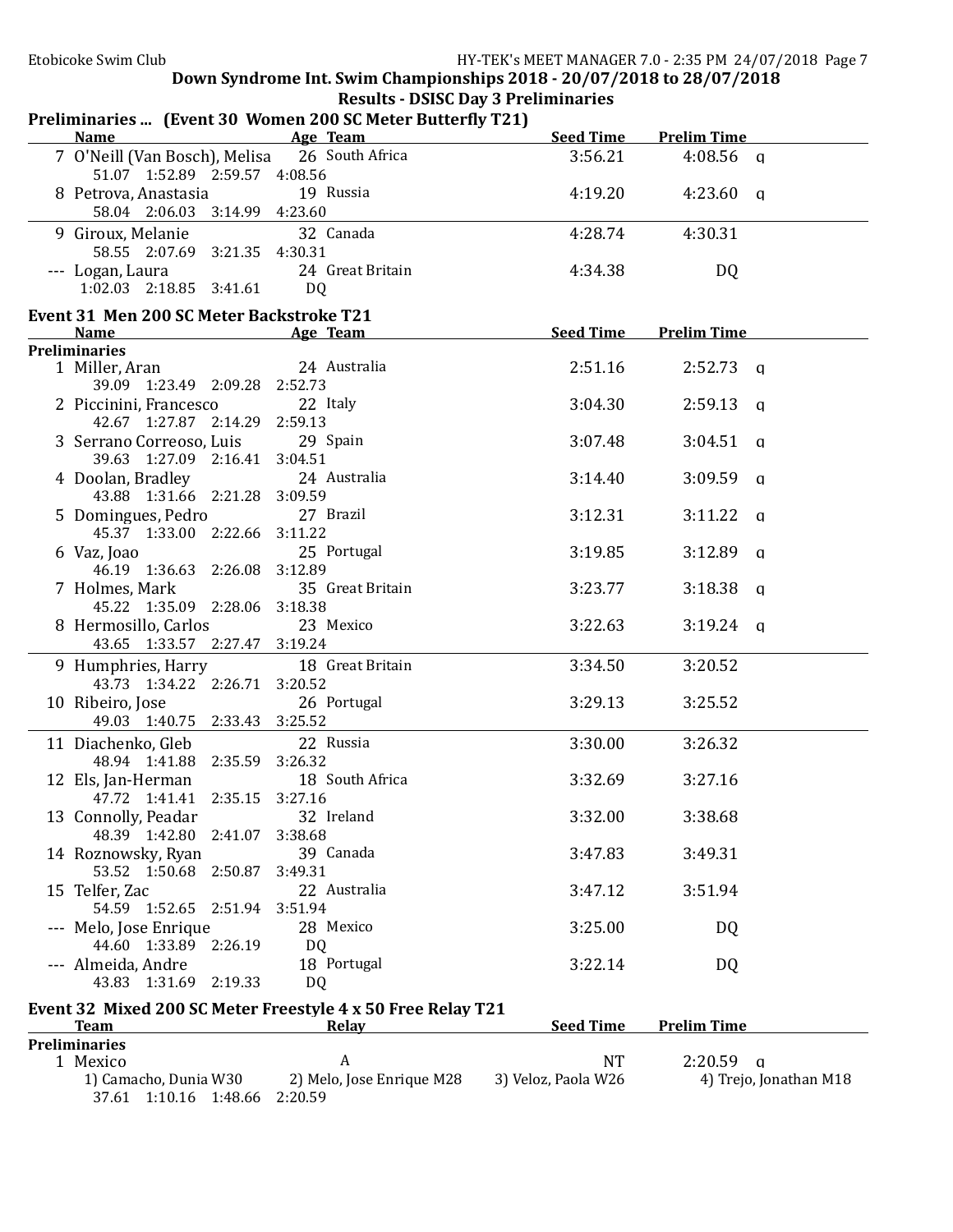51.77 1:34.90 2:11.10 2:51.86

#### Down Syndrome Int. Swim Championships  $2018 - 20/07/2018$  to  $28/07/2018$

Results - DSISC Day 3 Preliminaries

|  |  | Preliminaries  (Event 32 Mixed 200 SC Meter Freestyle 4 x 50 Free Relay T21) |  |
|--|--|------------------------------------------------------------------------------|--|
|--|--|------------------------------------------------------------------------------|--|

| <b>Team</b>                                                | Relay                                                                      | <b>Seed Time</b>         | <b>Prelim Time</b>               |
|------------------------------------------------------------|----------------------------------------------------------------------------|--------------------------|----------------------------------|
| 2 Australia                                                | $\boldsymbol{A}$                                                           | 2:22.02                  | $2:22.02$ q                      |
| 1) Cox, Michael M27<br>31.99 1:10.63 1:51.16 2:22.02       | 2) Mitchell, Phoebe W26                                                    | 3) Anderton, Taylor W23  | 4) Miller, Aran M24              |
| 3 Italy                                                    | $\boldsymbol{A}$                                                           | <b>NT</b>                | $2:26.54$ q                      |
| 1) Bresciani, Maria W22<br>40.71 1:21.67 1:54.90 2:26.54   | 2) Villanova, Martina W28                                                  | 3) Zaffaroni, Paolo M22  | 4) Manauzzi, Paolo Alfredo M2'.  |
| 4 Portugal                                                 | $\boldsymbol{A}$                                                           | <b>NT</b>                | $2:33.72$ q                      |
| 1) Diogo, Matos M18<br>34.68 1:15.36 2:00.32 2:33.72       | 2) Reis, Filipa W18                                                        | 3) Torres, Diana W19     | 4) Santos, Filipe M30            |
| 5 South Africa                                             | A                                                                          | <b>NT</b>                | $2:36.45$ a                      |
| 40.12 1:19.97 2:02.46 2:36.45                              | 1) Janse vanRensburg, Minke W2) Hebbelmann, Karl M30                       | 3) Higgins, Jennifer W34 | 4) 0'Neill, Sean M34             |
| 6 Canada                                                   | A                                                                          | <b>NT</b>                | $2:40.30$ q                      |
| 1) Lavallee*, Olivia W16<br>22.31<br>52.04 1:54.67 2:40.30 | 2) Caron-Guay, Sara W15                                                    | 3) Weaver*, Joshua M19   | 4) Dupuis, Samuel M22            |
| 7 Japan                                                    | A                                                                          | <b>NT</b>                | $2:41.42$ a                      |
| 1) Kume, Jun M29<br>34.86 1:09.86 1:54.12 2:41.42          | 2) Mabuchi, Akihiro M24                                                    | 3) Morishita*, Ayako W21 | 4) Itou, Yuki W28                |
| 8 Great Britain                                            | A                                                                          | <b>NT</b>                | 2:49.92<br>$\alpha$              |
| 1) Lyons, Jack M15<br>39.28 1:22.37 2:08.54 2:49.92        | 2) McCrindle, Cerys W16                                                    | 3) Allen, Lizzie W14     | 4) Raddings, Thomas M20          |
| 9 Brazil                                                   | $\mathsf{A}$                                                               | <b>NT</b>                | 3:04.56                          |
| 1) Certain, Renata W42<br>52.26 1:48.77 2:27.53            | 2) Franca, Helena W28<br>3:04.56                                           | 3) Goes, Samir M43       | 4) Oliveira, Davi M15            |
| 10 Ireland                                                 | A                                                                          | <b>NT</b>                | 3:06.09                          |
| 1) Ashe*, Eoghan M15<br>40.57 1:30.32 2:16.09              | 2) Troy, Katie W30<br>3:06.09                                              | 3) Bray, Fintan M23      | 4) Murray, Eleanor W34           |
| 11 Hong Kong                                               | A                                                                          | <b>NT</b>                | 3:14.08                          |
| 1) Yung*, Yan Yi W15<br>45.70 1:06.40 1:28.11              | 2) Yan*, Pui Man W27<br>3:14.08                                            | 3) Pang*, Ka Ngai M25    | 4) Chan*, Hoi Chiu M30           |
| 12 United States of America                                | A                                                                          | <b>NT</b>                | 3:14.89                          |
| 1) Montero, Ramon* M30<br>59.78 1:36.64 2:07.53 3:14.89    | 2) Bergquist, Lauren W19                                                   | 3) Jurries, Joey M15     | 4) Trevor, Caitlin W15           |
| <b>Team</b>                                                | Event 33 Mixed 200 SC Meter Medley 4 x 50 Medley Relay T21<br><b>Relay</b> | <b>Seed Time</b>         | <b>Prelim Time</b>               |
| <b>Preliminaries</b>                                       |                                                                            |                          |                                  |
| 1 France                                                   | A                                                                          | 2:46.22                  | $2:43.96$ a                      |
| 1) Andre, Delphine W20<br>48.54 1:32.60 2:06.54            | 2) Dutay, Raphael M27<br>2:43.96                                           | 3) Belig, Axel M24       | 4) Renou, Cleo W16               |
| 2 Italy                                                    | A                                                                          | 2:40.00                  | 2:44.02<br>$\alpha$              |
| 1) Chiappa, Sabrina W18<br>48.01 1:27.55 2:11.41           | 2) Zaffaroni, Paolo M22<br>2:44.02                                         | 3) Bresciani, Maria W22  | 4) Manauzzi, Paolo Alfredo M2.   |
| 3 Australia                                                | A                                                                          | 2:36.63                  | 2:44.66<br>$\mathbf q$           |
| 1) Miller, Aran M24<br>38.13 1:26.27 2:01.49               | 2) Mitchell, Phoebe W26<br>2:44.66                                         | 3) Marks, Colin M30      | 4) Schlenner, Ashley-Kate W26    |
| 4 South Africa                                             | A                                                                          | <b>NT</b>                | $2:48.18$ a                      |
| 1) Els, Jan-Herman M18<br>43.02 1:33.97 2:09.60            | 2) Oosthuizen, Rentia W26<br>2:48.18                                       | 3) Hylton, Heggie M27    | 4) O'Neill (Van Bosch), Melisa V |

5 Portugal A NT 2:51.86 q 1) Torres, Diana W19 2) Vieira, Jose M35 3) Santos, Filipe M30 4) Reis, Filipa W18